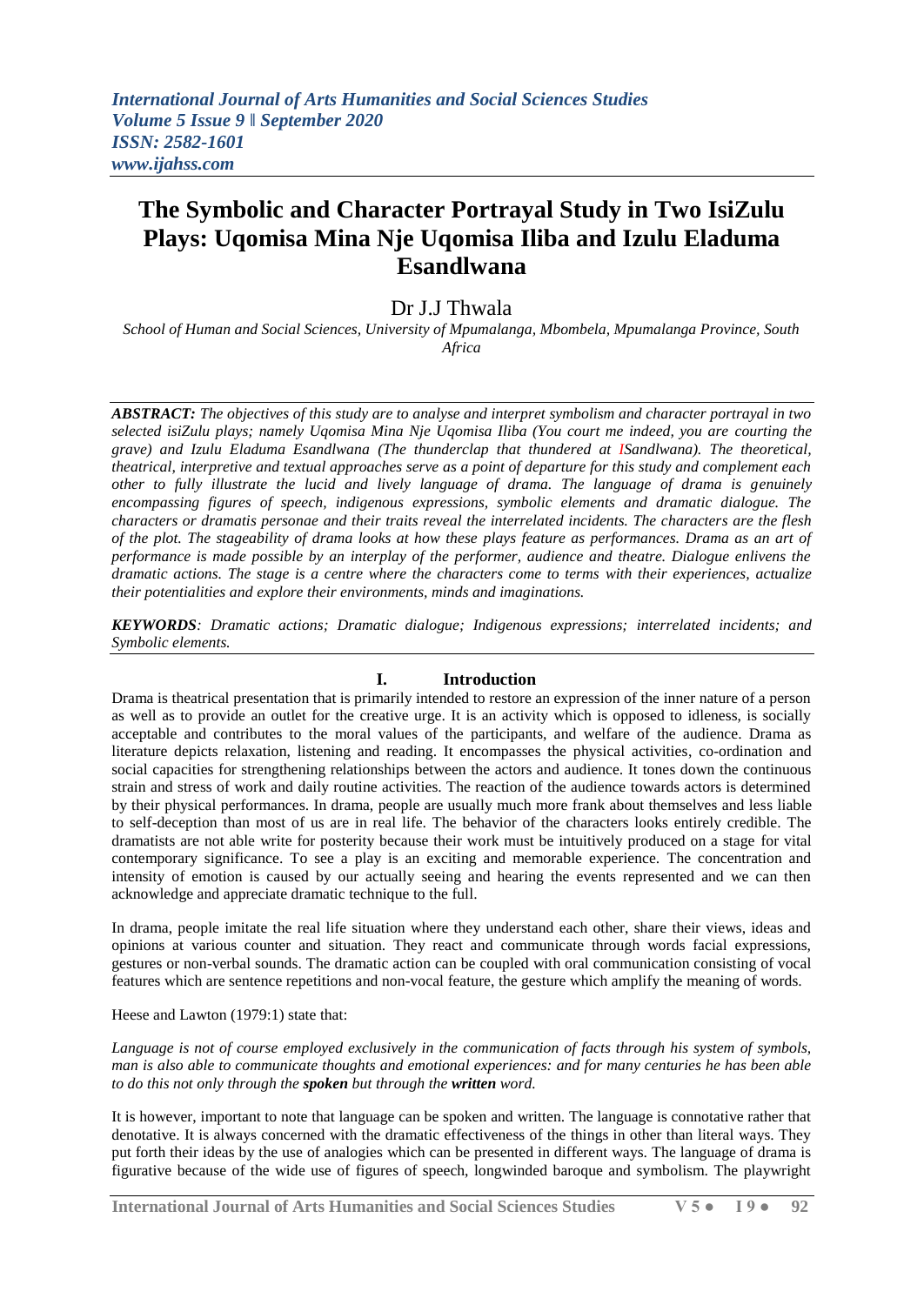communicates his thoughts and experiences through the written words. The characters communicate through words and performance. The language of drama gives the full range of human experience, expressing the deliberate ambiguities, tactics of manipulation, deceit and the subtleties of motive. It is capable of recreating the most extreme and violent human emotions. It is precisely through language that drama recreates the great variety of human feelings with precision and intensity.

## **II. Research methodology and theoretical underpinning**

The study of language in drama must necessarily focus on the dramatic dialogue. The dramatic dialogue presents stage directions which are valuable to the actor, the director and reader. It is one of the sacrosanct elements of the play. The dialogue must delineate the character, advance the plot and explain the motive. The playwright creates artistic form with words. The success of both, dramas depends on the control the dramatists have over their material, including the language they use. The authenticity of the dialogue furthers the plot, creates an appropriate tone and enables the audience to grasp the moral idea of the two plays simultaneously.

The argument about the stylization of the language and its inevitable exclusion of ordinary life seems more impressive to drama Brooks and Heilman (1945:29) say

> *The dialogue must both characterize and lead on towards future action; it must be progressive. In addition to striving for this fundamental quality, the dramatist must face other problems of structure and method that arise from his dependence on dialogue.*

Dube et al (1979: 1017) specifically say

*Successful dramatic dialogue is concentrated, not desultory. It employs a pattern of affirmation and denial. The speech between characters proceed by assents and dissents as one speaker echoes or differs with another, with all the harmony or discord between these extremes.*

The general differences between the dramatic and performance texts are set out in this summation:

- While there is usually only one drama text, the number of performances is potentially infinite.
- While the dramatic text is experienced directly by a reader, it is experienced indirectly by a spectator, the performance text serving as intermediary.
- While the dramatic text is experienced verbally and the performance text is experienced audio-visually
- While the dramatic text can be experienced as we like it in small or big portions, forwards or backwards – we experience the performance text as a fixed linear continuum.
- While the dramatic text is open-each prop, character, speech can be imagined in many ways- the performance text is closed: it selected one type of prop, specifies on type of character, settles for one kind of diction.
- While the dramatic text is consecutive, in the sense that are very instance attention is paid only to a few of the on-stage characters, the performance text reveals a complex pattern of simultaneity. Thus, while the silent characters tend to be absent to the recipient of the dramatic text, they are visually present to the recipient of the performance text.

(Tornqvist 1991:5)

In the following discussion we shall delimit our scope by looking at various symbols which are chosen randomly. We shall look at animate and inanimate objects.

## **Symbolism as applied to the living phenomena**

## **A bird**

In Msimang (1979:6) Magemfu says:

*Ingani wayishayela imithetho nemitheshwana ngoba kunguyena ngqungqulu. (That is why he pronounced the laws for him because he is the eagle.)*

The eagle is a big strong bird which has a "good reputation" in the history of the Zulus. Some consider it the "King" of birds. It is dark with some reddish colour. The extract depicts that Somtsewu plays the superior role above their Majesty, King Cetshwayo, therefore, his deeds annoy the nation. This is a sign of contemptuous disregard and disrespect to the King and the Zulu nation as a whole.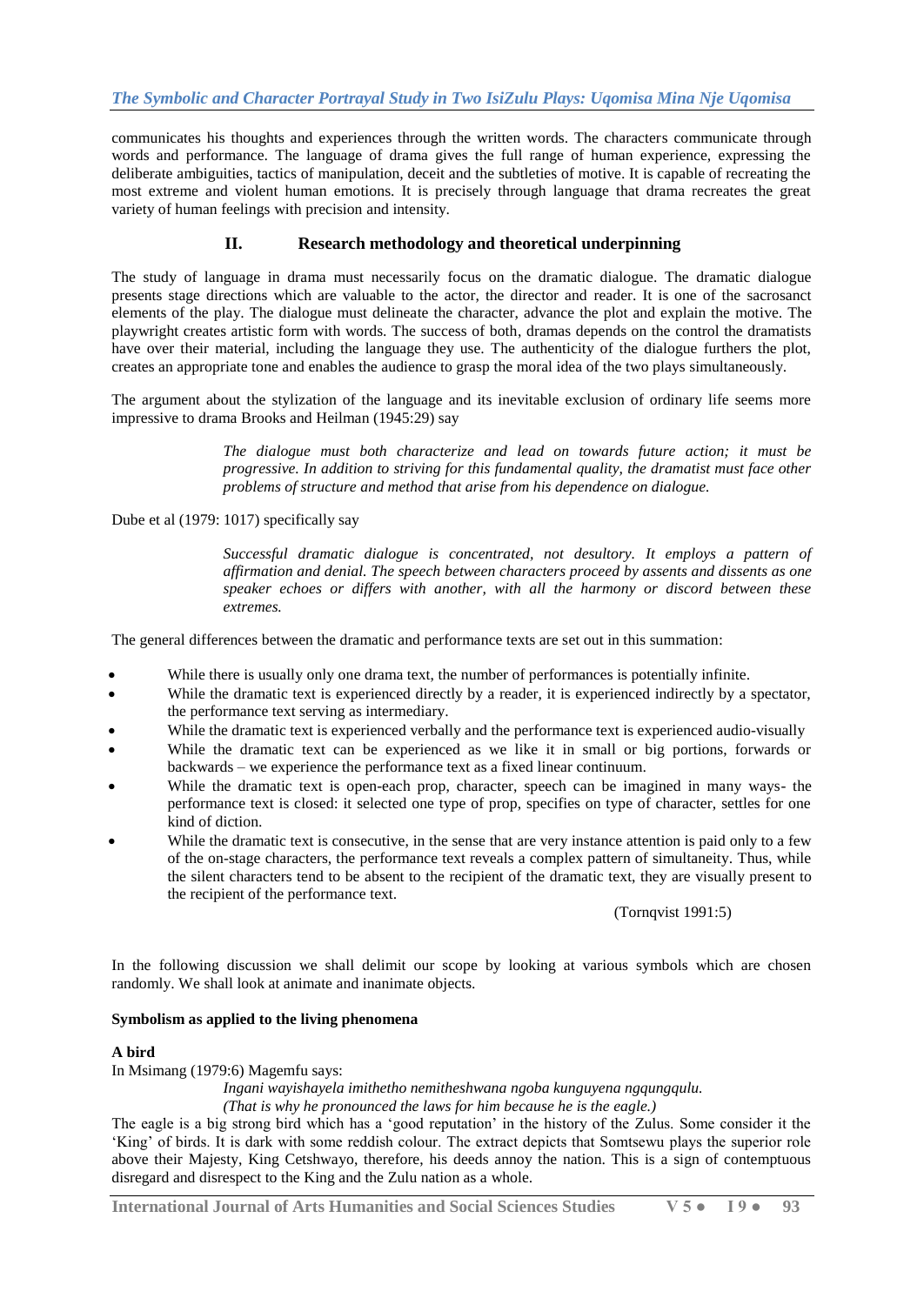### **Domestic Small Animal**

In Msimang's drama, the dog is used for comparison and representation. We discover the fact when Mehlokazulu communicates to other heads that his actors hinder the physical confrontation between the Blacks and Whites. He figuratively says that:

> *Ngifice amachalaha ehahelana* … (Msimang 1979:13) *(I came across the male dogs ardently keen to attack each other…)*

The word "*amachalaha*" stands for two nations, that is, Zulus and *iNkisimane*. He metaphorically calls them dogs, not with the purpose of denigration, but in order to accurately portray their ambitious attack. He compares their aspirants with that of dogs. He compares their actions and behaviour but not their physical appearance. Shingana brings a response from the Natal Government to the King:

> *Sikhalile … siyizinja zakho …* (Msimang 1979:29) *(We have complained …as your dogs …)*

He dehumanizes himself in front of the King to show respect for him. He refers to themselves as dogs. He belittles themselves by showing how much humble they are. All the heads strive by all means to sustain their King's supremacy. They fight against any person who criticizes the Zulu Kingdom.

#### **Domestic big animal**

The playwright uses the bull as a point of comparison and in order to represent ideas. Macala, one of the army commanders, surprisingly asks the limits of the powers that Somtsewu has:

> *Ikhona yini kanti inkunzi ebusa izibaya ezimbili?* (Msimang 1979:7)

*(Is there any bull which bellows in two kraals?)*

An "*inkunzi*" is the big domestic animal, which is used in most of the scenes to denote the King or governor. Actually, he questions the instructions that given to the King by Somtsewu who does not belong to Zululand. He figuratively calls Somtsewu the bull because he is the then head of Natal.

#### **Wild big animal**

At times the wild big animals are used to liken the bigness of the two living creature which are compared. In Msimang (1979:19-20), an enervate Sihayo tries to explain what Mehlokazulu has done, but he fails because his deed of killing his stepmothers is too pathetic. He says that:

> … *iNgonyama ayisale isilikhipha elokuthi angisiwe kwaNkatha …* Msimang 1979:19-20)

*(… Let the King openly declare that I must be killed…)*

The word "iNgonyama" literally means a lion. The playwright likens the King to the lion, the King of beasts. The lion symbolizes greatness, brave and strength. The lion is considered the King of animals; therefore, almost all the animals respect its physical make-up which is strong and powerful. In most cases the lions are always with the great animals which are powerful and fierce. Similarly, the King is always with his heads, the powerful people who occupy the senior positions in the kingdom.

King Cetshwayo addresses his warriors at Landandlovu with the intention of planning how they are going to attack their enemies. Mahlangeni, the bard, praises him as follows:

> *Indlovu ethe imuka babeyixokozelela*. (Msimang 1979:58) *(An elephant which departs while others hubbub).*

An elephant is a big herbivorous animal. It is a strict vegetarian, living of leaves, barks, fruit, grass and roots. Its flexible trunk is an excellent tool with its finger like tip. The bard likens the King to the elephant. He compares their greatness, strength and power. He figuratively compares the King to an elephant that is an animal which has courage, can endure hardships and withstand an enervate climate. He further calls the King:

*Inyathi kaNdaba …* (Msimang 1979:66) *(The buffalo of Ndaba …)*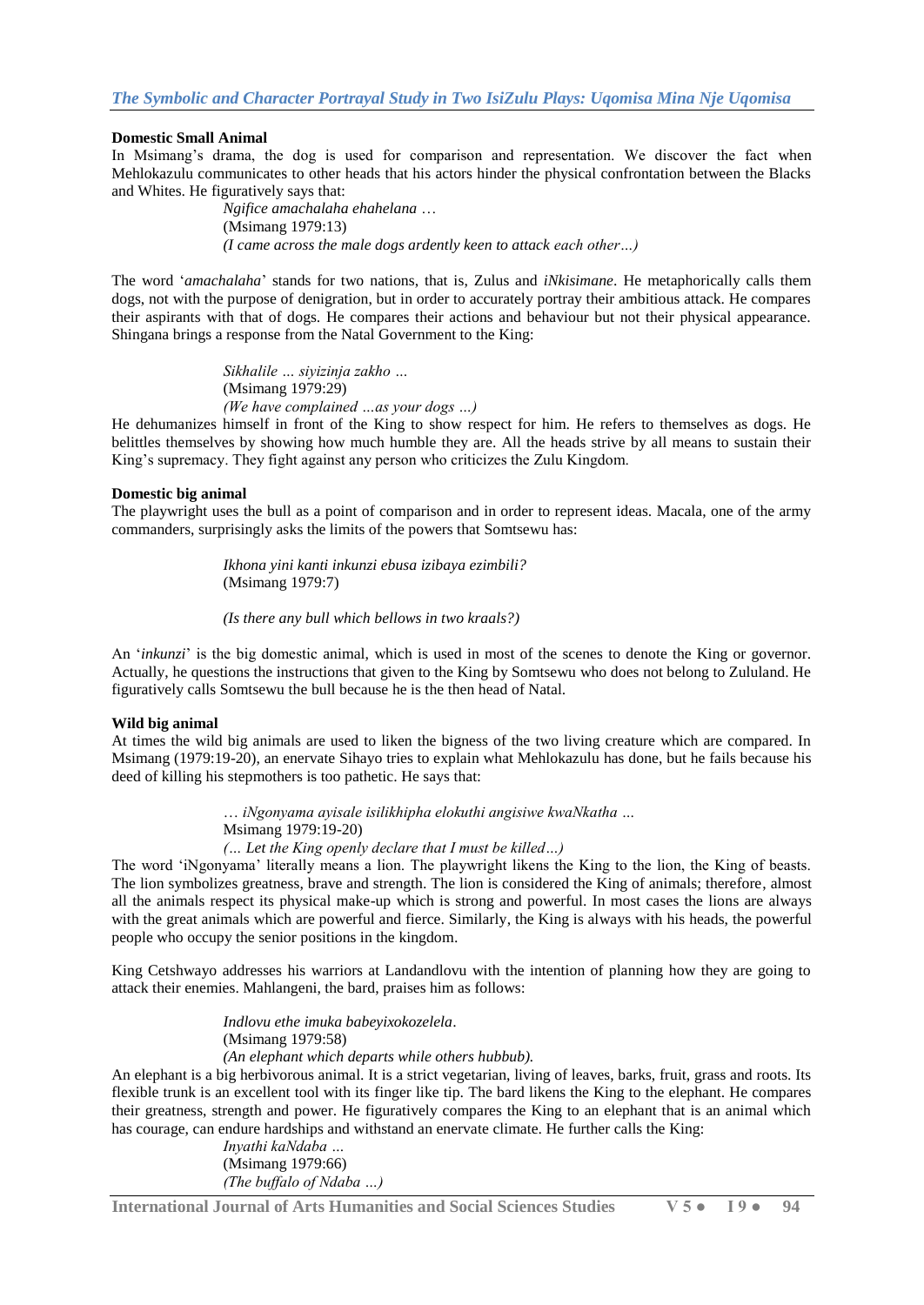## *The Symbolic and Character Portrayal Study in Two IsiZulu Plays: Uqomisa Mina Nje Uqomisa*

A buffalo is a very big animal which is strong, forceful and powerful. Horned buffalo doze away the whole day under a shady bush or willow comfortably in muddy pools, but it is continuously on the lookout, observing its surroundings. It is always ready to attack fiercely. He compares the strength, force and power of the King with that of the buffalo. Addressing the King in animal terms does not dehumanize and animalize him, but rather exalts him as all the connotations are positive and heighten the language usage and consciously breaks the monotony of addressing him with one word. The use of animals is also the substitution of a mind and pleasant expression or word from an ordinary and prevalent one. It produces oratory and wins for the speaker a reputation for wit.

## **III. Symbolism as applied to the non-living phenomena**

#### **Weapons**

It is, noteworthy that various dangerous weapons are mentioned in two plays and are used as symbols. In Blose (2004:24), King Cetshwayo surprisingly questions the allegation that is levelled against his nation about weapons:

> … *umbuso kwaZulu umbuso wenkemba; engabe owesibhamu uhluke ngani kowenkemba. (…the Zulu kingdom is of the spear; one wonder how that of the gun differs from that of the spear).*

Both spear and the gun symbolize death. The Zulus rely upon the spear, while the whites rely upon gun. The major function of the two weapons is to kill. The weapons draw the attraction of the audience during the performance. The carrying of the weapons presupposes war. The actor brings into tension and balance the prevailing situation. The dramatic performance involving the weapons is evanescent and unique because it cannot be repeated and recaptured the same way as before.

In Msimang (1979:87) the playwright says:

*Uphinde uzamule umbayimbayi ezibukweni… (The cannon yawned repeatedly at the drift …)*

The cannon symbolize death, destruction or catastrophe. The focus is on the performer who will manipulate the cannon the way he chooses. The word "*uzamule*" means the booming of the cannon which shakes the earth. The performer has an unlimited freedom to extemporize. He is called upon, usually with prior notice to bring intellect and imagination to the task of transforming the core-images into fresh and original productions. The symbolic elements help the performer to transmute the images into the work of art.

#### **Thunderstorm**

The thunder image is found in Msimang (1979:81) when Mahlangeni recites as follows: *Izul' elidume phezu kweSandlwana (The thunderstorm that thundered on top of iSandlwana…)*

The battle of iSandlwana is likened to the thunderstorm. King Cetshwayo is figuratively called a Heaven. His deeds are likened to those of a thunderstorm which rumbles and reverberates. His performance is marked by sustained animation. His rhythmic movement of the body, exaggerated gestures and the considerable range of vocal dramatics are so fast in such a way that they are likened to thunderstorm. A thunderstorm symbolizes swiftness and resounding noise. The King is attributed with the inanimate qualities of heavy rain and lightning. The swiftness of the action seems inevitable. Although the thunderstorm cannot actually be shown on the stage, it is present symbolically in nature. The rapidity of the performer"s actions is depicted by the use of the body: face, hands, wrists, feet, arms, things and head. If the audience is initially reticent, it cannot escape his spell as he weaves it into his imaginative world with a torrent of words and hypnotizing action. The playwright creates and recreates the fantastic world of the dramatic action.

Thunderstorms depict the unstable which results in the sudden downdrafts, accompanied by electric sparks and thunderclaps which in Msimang"s drama, and symbolizes entire destruction; the powerful actions which bring revolution and catastrophe.

#### **The type of characters**

Dube et al (1983:47) say that: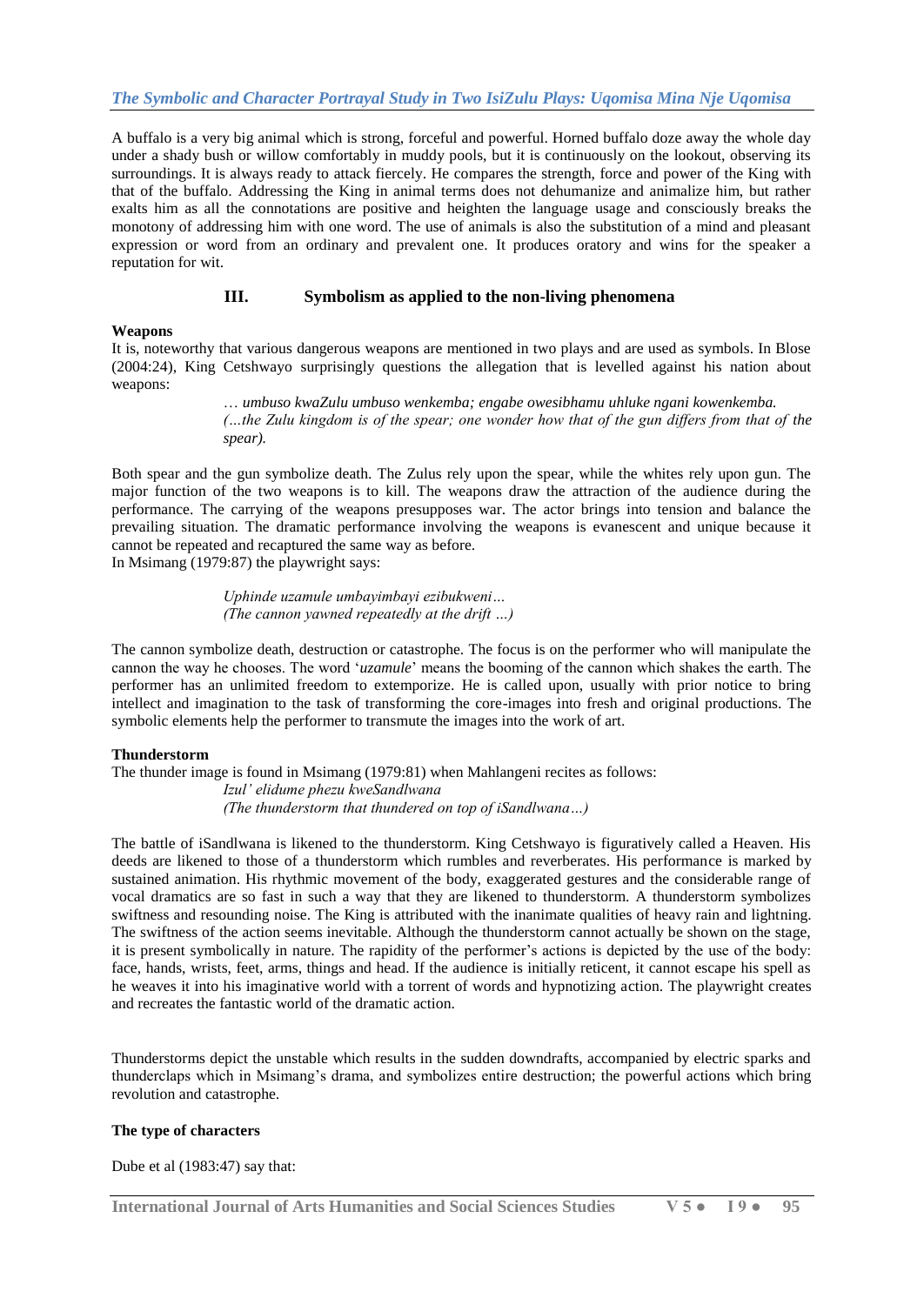*The Symbolic and Character Portrayal Study in Two IsiZulu Plays: Uqomisa Mina Nje Uqomisa* 

*We can readily identify two main types of characters: the three-dimensional and the onedimensional.* 

The three-dimension character can either be the protagonist or antagonist. Characters are a portrayal of people who make things happen in fiction. The three-dimensional character is a **dynamic**, **complex**, **round**, **developing**, **major** or a **principal** character, with a full background of his parents who are rich or poor, happy or miserable. His or her portrayal is coupled with that of friends, and explores his talents, skills, hobbies, likes and dislikes. The one-dimensional characters are static and underdeveloped, as compared to the three-dimension characters. The playwright sketches them as **static**, **underdeveloped**, **flat**, **stock**, **minor**, **simple** or **stereotyped** characters.

Reaske (1966:43-44) remarks on active and passive characters as follows:

*These passive characters are acted upon by the events of the play; they are usually <i>static*, *or unchanging. Conversely, some characters are active. They perform acts, they have large part in the play, and they usually undergo certain changes as a result of the action of the play. Instead of being static they are considered dynamic.*

Cuddon (1984:271) says that:

*A 'flat' character does not change in the course of a story or play; a 'round' one develops and thus alters.*

#### **The Protagonist**

Pretorius and Swart (1982:23) say that:

*The protagonist usually represents the positive, conservative element in life …*

Cuddon (1984:537) sees the protagonist or the first combatant as:

*The first actor in a play; thence the principal actor or character.*

In the drama, Nontombi is a protagonist. Nontombi"s presence, as one of the main characters, is contributory to the plot because all major events in the play centres on her. Her relationship with her mother reveals her character and personality. Nontombi"s character is clearly observed in relation to her parents and Maqanda. She is one of the iNgcugce regiment recruits. She loves her parents as can be seen when she stays with them while she is growing up. She tries to hide that she loves Maqanda, but she failed. Her mother poses a series of questions investigating the type of relationship that binds them. Her investigation of Nontombi is beyond merely being inquisitive, in that she wants to guide her. It took time for Nontombi to speak the truth. Ultimately, she says:

*Noma ngingelimise ngesihloko ngomthetho namasiko esiZulu ngizovuma ngithi sengiyamthanda.* (Blose 2004:30) *(Although I cannot directly agree with the Zulu law and culture, I will say that I love someone).*

MaMthombeni gives a motherly advice to her daughter, Nontombi. She explicitly says that her decision might endanger her life and that it will be difficult for her to surmount the problem that she has created. The best solution, in her view, is to rid her of the problem as quickly as possible. She advises Nontombi to leave Maqanda and carry out the instruction of the King. However, her mother"s advice became immaterial to her. It is clear that Nontombi"s actions are motivated by her love which she has for Maqanda and the love which he has for herself. Nontombi initially had great respect for her mother, and carried out all the instructions that she gave instantaneously. MaMthombeni fears that Nontombi's actions are not only endangering her life, but Ngqengelele"s home as such. Her concerns to strive for peace wilts like a tree. Nontombi failed to reject Maqanda"s proposal of love. She accepted his request knowing the tragic outcome that would follow. Ominously foreshadowing the tragedy, she says:

> *Uqomisa mina nje, uqomisa iliba.* (Blose 2004:14)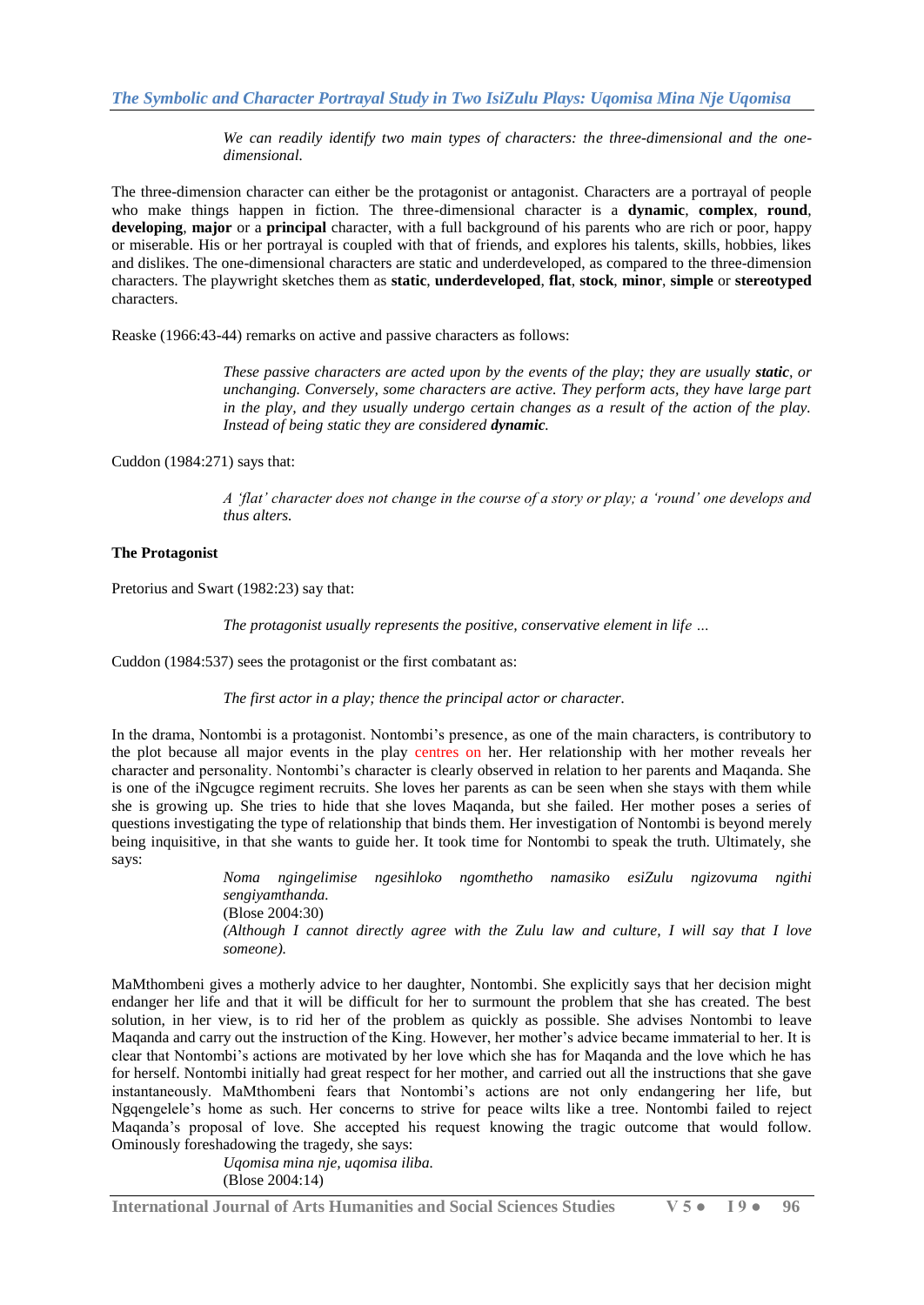#### *(You court me indeed; you are courting a grave).*

Both Nontombi and Maqanda are the characters of the protagonistic force. They are automatically the characters of the main plot. They prefer to risk their lives rather than break off their relationship. Despite the strong opposition from the antagonistic force, they remain self-confident and self-assured. They forcefully insist that they will rather come to terms with the new situation elsewhere. The stern disapproval of their love forces them to abscond. They believe that life will to be smooth after deserting their place of birth. Their love remains illegal to the heads and to iNgcugce regiment but the powerful love of the couple withstands the allegations levelled against it. The negative response of the iNgcugce regiment arouses in the audience a keen anticipation of the King's reaction.

#### **The Antagonist**

Reaske (1966:45) says that:

*The opponent of the protagonist is known as an antagonist or, in the event of an opposing force … the antagonistic force*

Cuddon (1984:44) says the following about the second actor or *deuteragonist*:

*In drama or fiction, the antagonist opposes the hero or protagonist.*

The then Natal Government plays the antagonistic part in the play:

*INkosi ithukuthele iyabila. Kusenokwenzeka ikhiphe isinqumo esinzima sokuthi zonke izintombi zeNgcugce ezala ukugana uDlokwe neNdlondlo azisiwe kwaNkatha.* (Blose 2004:15)

*(The King is very angry. There is a possibility that the King may pass a heavy verdict that all girls of the iNgcugce regiment, who disapprove getting married to uDlokwe and iNdlondlo, be killed).*

In most descriptions, where the characters speak about the King, he is not fully revealed, except where the King himself narrates in act two, scene three. The King tells the council about his stance during the chaotic situation in his country. He reminds his nation that what affects him is also affecting the nation. He states that his image is denigrated because of treachery and gossiping that are prevalent among some members of the nation. He remarks that jealousy is one of the most particular and strongest motives that corrupt his nation; therefore, he will eradicate them because they result in both human envy and bitter hatred.

#### **The Tritagonist**

Cuddon (1984:724) views tritagonist or third contestant as:

*The third actor in Greek tragedy, probably introduced by Sophocles.*

The tritagonist is the character who stands between the two extremes, the positive and the negative. In the drama, there is no character that can be specifically taken as a tritagonist. There are a number of characters that stand between the two extremes. However, the majority leans towards the King. The contemporary situation has detracted somewhat from the status of the King. The King prefers not to make any haphazard and illogical plans that will be detrimental to the whole nation. The fact of being in the state of uncertainty has made him rely upon the council. Every member of the highest council of the state gives his opinion on the current issue. In the drama, Ngqengelele says that:

> … *izinto zoniwa yiwo umusa weZulu… Bekumelwe iNgcugce yanelwe iklwa…* (Blose 2004:24) *(…things are being corrupted by the King's mercy… iNgcugce is supposed to be killed with the spear…)*

The council reacts with "*Elethu!"* affirming and applauding what Ngqengelele says. The highest council of the state feels that iNgcugce regiment discredits the whole nation, therefore, it deserves death. The council talks as if iNgcugce rejects the King as a paramount, powerful King, and good leader of the nation and his regime.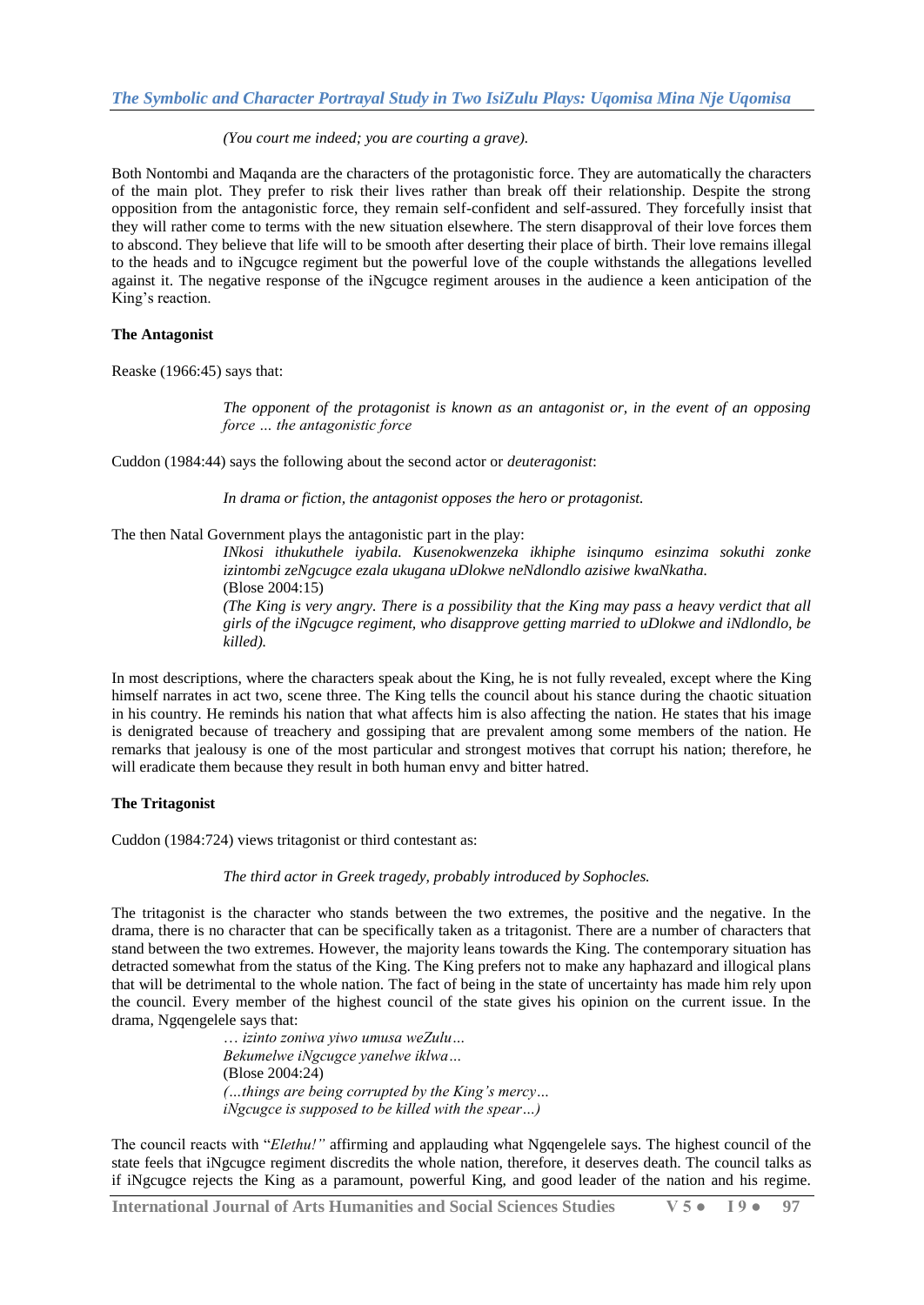Ngqengelele"s statement regarding iNgcugce"s issue makes the King realize the need to revise his strategies. Sofasonke is a dynamic character and is one of the members of the highest council who reacted negatively against the iNgcugce regiment. If this regiment could get a person who would persuade, guide and direct them, things would inevitably become calm, smooth and fair. In the drama, Sofasonke stresses that:

> *Mina ngodela ngizifikele kuyona iNgcugce …* (Blose 2004:3) *(I shall be satisfied after having arrived at iNgcugce regiment myself).*

Ntshingwayo declares himself as a one-dimensional character and an emotional patriot. He hears that iNgcugce shows disrespect to the King, but fails to investigate the cause and effect. He maintains that death is the only solution in the drama:

> *…uma wonke umuntu ezokwenza into Ayithandayo ayisekho into esisayiphilele.* (Blose 2004: 25) *(… if every person does as they please, There is nothing that we are still living for).*

Ntshingwayo gives a hasty solution without carefully reasoning out the problem. His name means "the one that is thrown away," the implication is that he throws the iNgcugce away by emphasizing the death sentence. There is only one member who rescues the iNgcugce but failed to have supporters; namely, Masiphula. He defensively states his opinion in the drama as follows:

> *Ubuwula besifazane mabungasiqhathi neZulu!* (Blose 2004:24) *(The stupidity of the females must not put us at loggerheads with the King!)*

Qhathizwe manages to create a tense atmosphere. All the people who attended the meeting become emotional and angry about the iNgcugce regiment"s reaction towards the King"s decision. Everyone feels that the iNgcugce regiment despises the King and the whole nation when it declares the King"s order null and void. The King gives the iNgcugce girl"s regiment to Dlokwe and iNdlondlo regiments as *honoris causa* for their victory as well as their loyalty to him. The council failed to control its emotions; thereafter it takes an emotional decision. Qhathizwe leads the council throughout the scene. He instigated all the members of the council to feel that iNgcugce regiment deserves death. Qhathizwe (literally meaning one who makes the nations fight or an anarchist). All members who attended the meeting became fierce and pugnacious. The words: "*Ucu kalulingani …"* literally, mean, "The bead string does not fit …" figuratively, they mean "It is unbecoming of us …" These words aggravate the unstable situation. The iNgcugce regiment states clearly that it will rather marry the game than the Dlokwe and iNdlondlo regiments. The members of the council feel denigrated to hear that the game is preferable to the King's regiments.

#### **The Simple Characters**

Most of the simple characters are inactive in any play. The playwright sketches them as stock characters that are flat, static or sometimes stereotyped. Most of these characters are drawn with easily recognizable traits or unchanging surface facts.

Kenney (1983:32) summarizes what many readers object to in simple characters as follows:

*… they are consistent at the price of complexity, and their lack of complexity violates our sense of the human personality.*

We are aware that most of the simple characters perform the important functions in the plays. They help to develop the actions until they reach the climax.

Qedazonke appears to be an ill-behaved character. He is labelled as a talkative, gossipy character throughout the play. He speaks and passes judgement even on matters that are of no concern of him. Qedazonke's name is indicative of his character. The name Qedazonke immediately suggests a very loquacious person. His behaviour is unusual for a man. He takes things for granted when he suggests the following:

> *Ngithi mina asinikele khona koMfelandawonye lapho sifike sishise yonke into ebusuku, sibuye sizihlalele phansi lapha…*